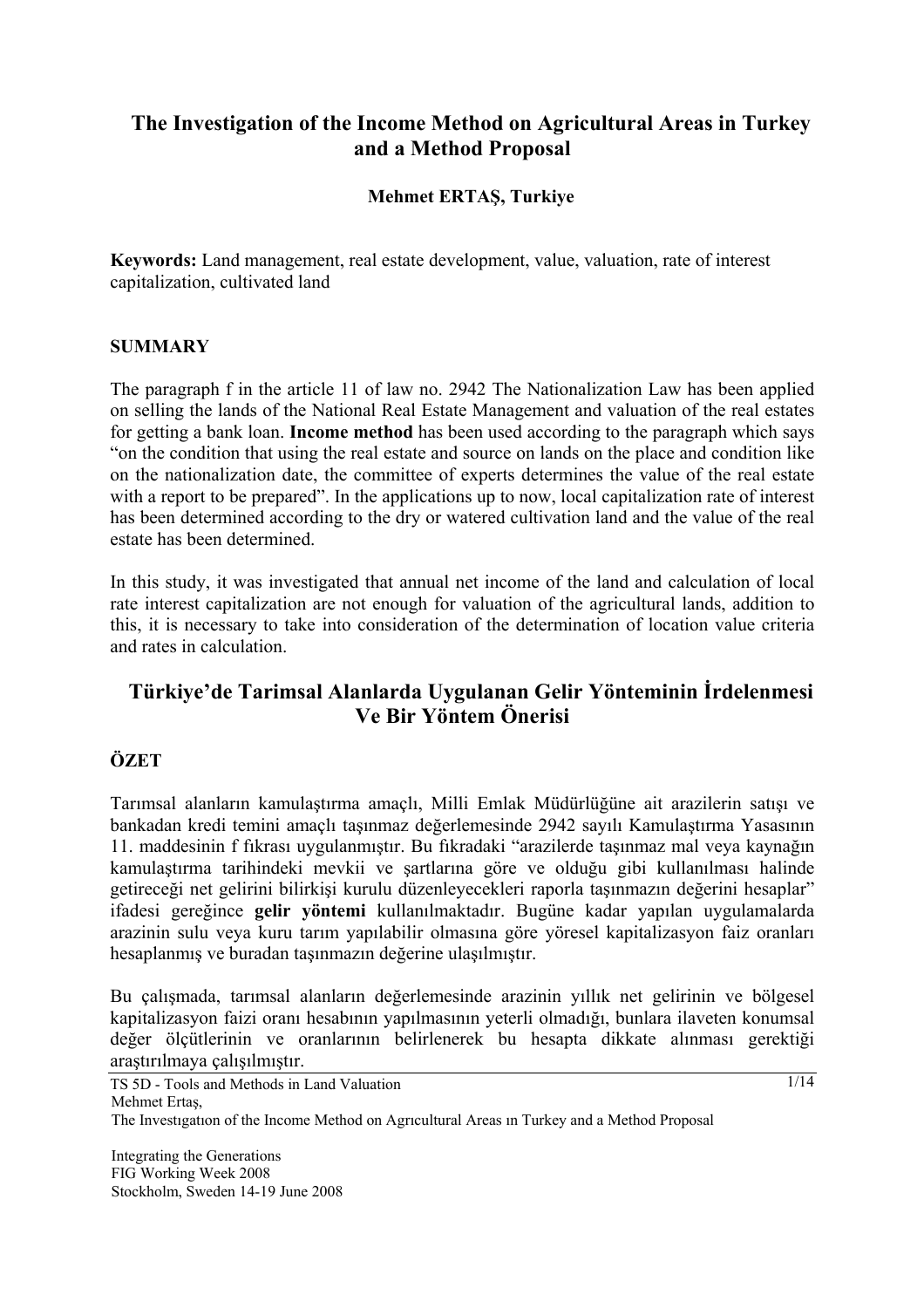## **The Investigation of the Income Method on Agricultural Areas in Turkey and a Method Proposal**

#### **Mehmet ERTAŞ, Turkiye**

#### **1. INTRODUCTİON**

Real estate valuation on agricultural lands and urban areas has become valuable since the 1990s when the liberal economy was began to apply in our country. Since the subject of real estate valuation became a current issue in 2000 in our country "principle confusion" was exist. Because every investigator tried to adapt the principle to our country with little revisions in which country they searched. But a few scientists who made academic studies on valuation and handled the subject before (A. AÇLAR, H. DEMİR, T. YOMRALIOĞLU, E. ÜLGER, …) could easily overcome this period and adapt the principles to the standards of UDES (ivsc) and to our country.

The real estate valuation has generally become a current issue in urban areas in our country **(AÇLAR, A.; ÇAĞDAŞ, V. 2002)** but it is neglected in agricultural lands. The reason is:

- Since there is a rapid immigration from country to city, more lands are needed in cities, so the real estate traffic is more than in country.(the rate of urban population was 62% in 2000 whereas it is 70,5% in 2008) **(http://www.tuik.gov.tr)**,
- Customer and seller groups in city are on a vast scale whereas the groups in country are very narrow.
- Freedom and incentive on import in agriculture are very little

Because of the three main reasons, the real estate valuation in agricultural lands has been used on selling the national treasury lands and bank mortgages more than selling between people. But in recent years, increase in banking, loaning, selling the lands of national treasury, privatization, invest on technology by the big land owners, have increased the real estate valuation in agricultural lands.

The number of the people who are to be nourished sufficiently and balanced has increased as the world population increases. This puts forth the necessity of the technologic improvement in agriculture and new lands which are suitable for cultivation. The new agricultural areas are places which are lost their feature of being a forest, and they are generally belong to the state, and the lands which are used as pasture and threshing field and was never cultivated before, and in or around the village lands. In recent years this kind of lands have been sold according to the Communiqué no.313 the General Management of National Estate (Official Gazette No: 26557, dated 19.06.2007) **(http://www.milliemlak.gov.tr)**. It is pointed out in ths communique that the land can be sold to the agricultural users of the land who have used for five years before 31.12.2002, and the valuation of the lands have to be determined by using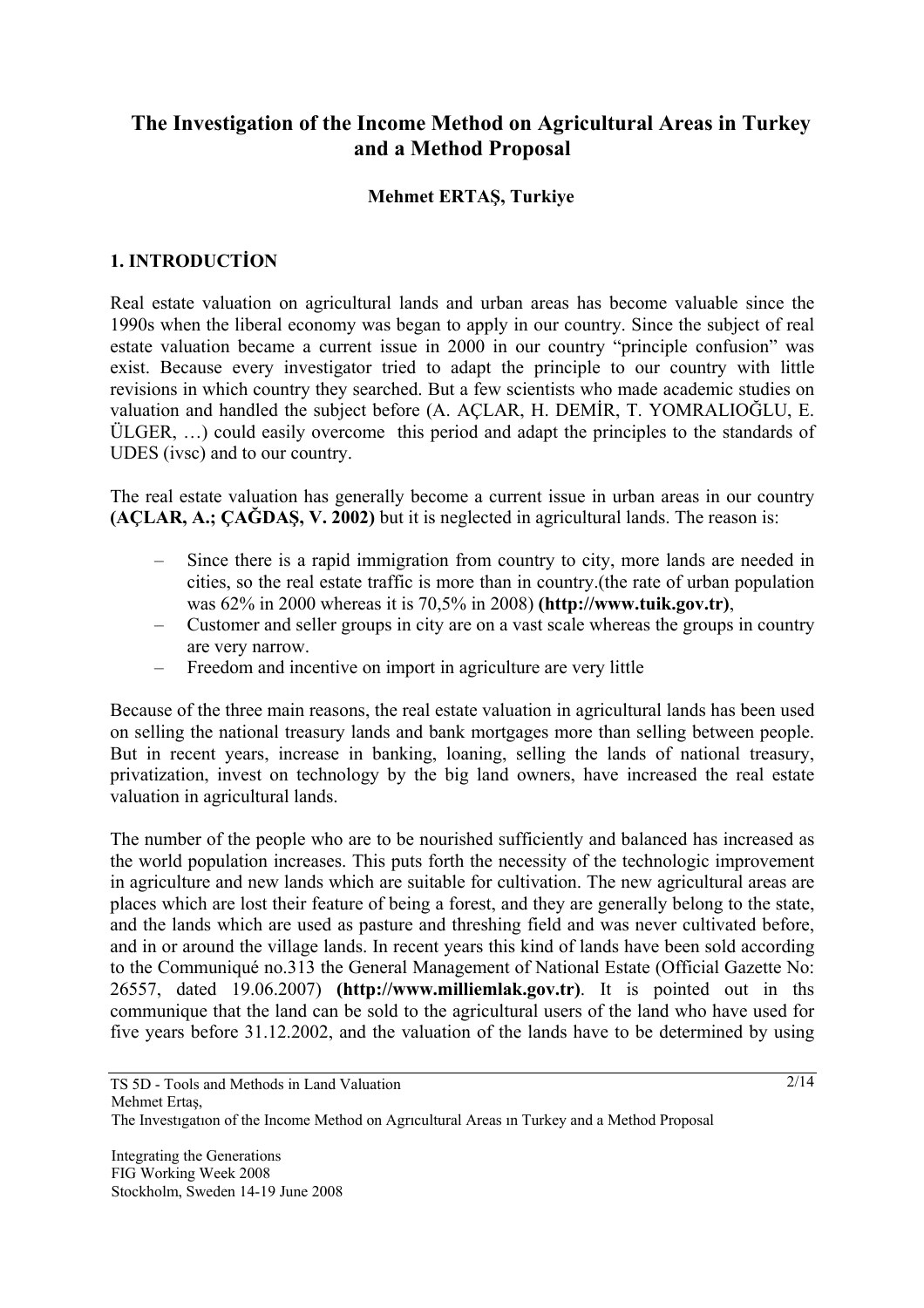the rate of interest capitalization method, and the priority of buying right have to be given to the former user or the inheritor if he or she was dead.

## **2. REAL ESTATE VALUATION**

Value can be defined as the abstract measurement to state the importance of a thing, cost of a thing **(TDK, 2005)**. Valuation is a determination of the value of a thing. The most difficult thing in calculation of agricultural valuation is to determine the local rate of capitalization interest. The most difficult point of that is the difficulty of obtaining data, lack of information and the change of the rate from area to area and even land to land.

A global definition of the real estate valuation is; determining the current normal buying and selling price in real estate traffic by using the suitable methods to the situation of the real estate. Real estate valuation or comparison in its classical meaning is calculated by using one or two of the income and cost methods **(SEELE W., 1977)**. Income capitalization method is used in agricultural fields as it sis a legal obligation.

The scientific studies on real estate valuation in urban regions in our country have been done by A. Açlar et.al. and for today, many spaces were completed in the applications and laws **(AÇLAR, A. 1989, AÇLAR, A. 1998, ÇAĞDAŞ, V. 2007)**. But, scientific studies on valuation in agricultural places are not very much comparing with the urban. The studies on this area accelerated after 2000. The studies in our country examined only in location and aspect of the land. Location superiorities are expressed orally, but the quality is perceived as production. Location superiorities can be put in a mathematical model. Local rate of interest capitalization must be determined differently for each working area. On the contrary, the influence of the conjuncture to valuation was neglected.

## **2.1. Location Grading**

According to habits in our country, local rate of interest capitalization is calculated by division of the annual net income of the land to the selling price. However, the lands in same class and in same productivity may differ in their price. The reason is the superiority of the location to each other. The location superiorities are called the **location valuation criteria**. The valuation criteria and rates can be reduced or expanded for each agriculture area. Location valuation criteria are graded as below. Grading is given according to the interviews of the farmers of the area and the experiences from the applications.

#### **2.2. Soil Quality**

The amount of the organic element, dampness, soil class, irrigation facility, grade etc. affects the quality of an agricultural land. In this study area, the climate is continental, according to the average of long years it gets rain 300 mm/year. The topography of the area is little hilly. Most part of the area is in 2-3 % grade/slope, it has rarely 4-5 % grade. Alternately agriculture has been applied and after every alternate the land has left unsown (U). For that reason, in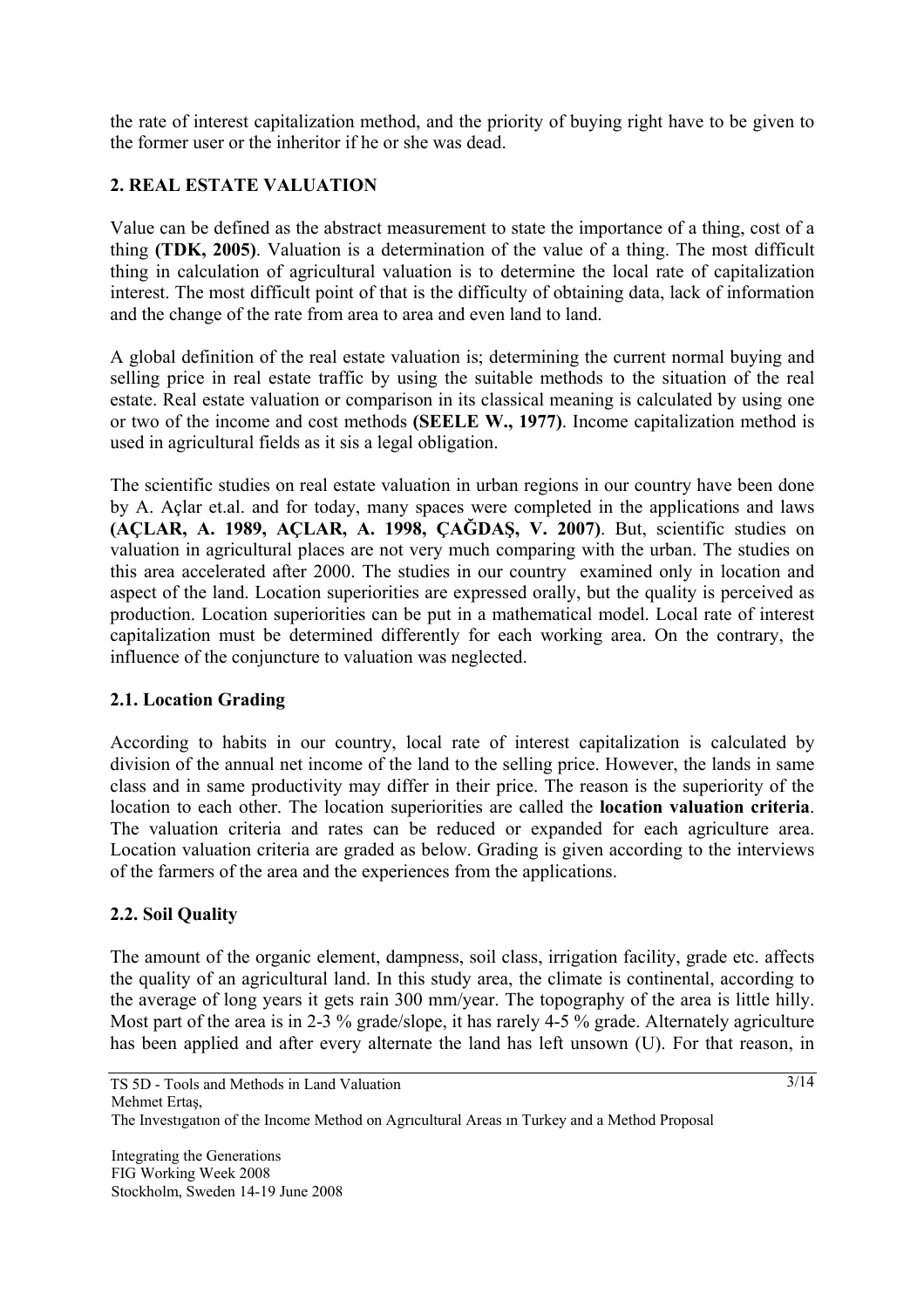calculation of the annual net income and in **land planting plan** this was taken into the consideration. The part where the grade is 4% or more is a little stony, calcareous and has shallow soil. The general feature of the soil is, light brown-grey colour, poor structured, clayey, loamy, has low organic ingredient. These areas are  $2<sup>nd</sup> - 3<sup>rd</sup>$  class dry land group. Wheat (W) and barley (B) are planted on these lands. The part where the grade is 1-2% is watered, has medium-high organic ingredient. These areas are  $1<sup>st</sup>$  -2<sup>nd</sup> class watered land group. Industrial plants like sugar beet (SB) and sunflower (S), wheat, barley and a few peach and cherry trees are planted on these lands

#### **2.3. Capitalization Interest**

Interest is a cost which is paid to the owner of the capital for the usage of a certain amount of capital in a certain time. Local rate of interest capitalization is the usage right of the capital on land **(MÜLAYİM, 2001)**. Farmers are bound to the land, because it is trustable, has minimum risk, can't be carried, can't be increased and giving the owner the favour of monopoly.

Using the Market interest rates on determination of the rate of interest capitalization is acceptable for the developed countries. This rule is not valid in our country where the national income is very low and the population rate is not below 10%.

In order to calculate the local rate of interest capitalization, there must be a similar land parcels which have the similar features and recently sold like the land where the evaluation will took place **(KARAKAYACI, Z.; OĞUZ, C. 2006)**. Since there are very big rates between the actual prices of the lands and the prices at Property Register Management in our country, the prices at Property Register Management are not investigated. In spite of this, some of the trusty villagers who have no excuse to be an expert and the land owners are asked the prices after swearing.

Which data will be collected from which institution is given in Table1 **(ÇAĞDAŞ, V., 2007)**. Corp prices in our study area are taken from the District Agriculture Management and Agriculture Stock Market. Data of the crop outputs are taken from the District Agriculture Management, land prices are taken from the real estate agencies and National Real Estate Management.

#### **Capitalization Rate Calculation**

#### **Total Income Calculation (TL/da)**

- gross income (main crop) = average output (kg/da) x crop price (TL/kg)
- gross income (secondary crop) = average output (kg/da) x crop price (TL/kg)
- $-$  total gross income = gross income (main crop) + gross income (secondary crop)

#### **Net Income Calculation (TL/da)**

– net income  $(G)$  = total gross income - production expenses

Integrating the Generations FIG Working Week 2008 Stockholm, Sweden 14-19 June 2008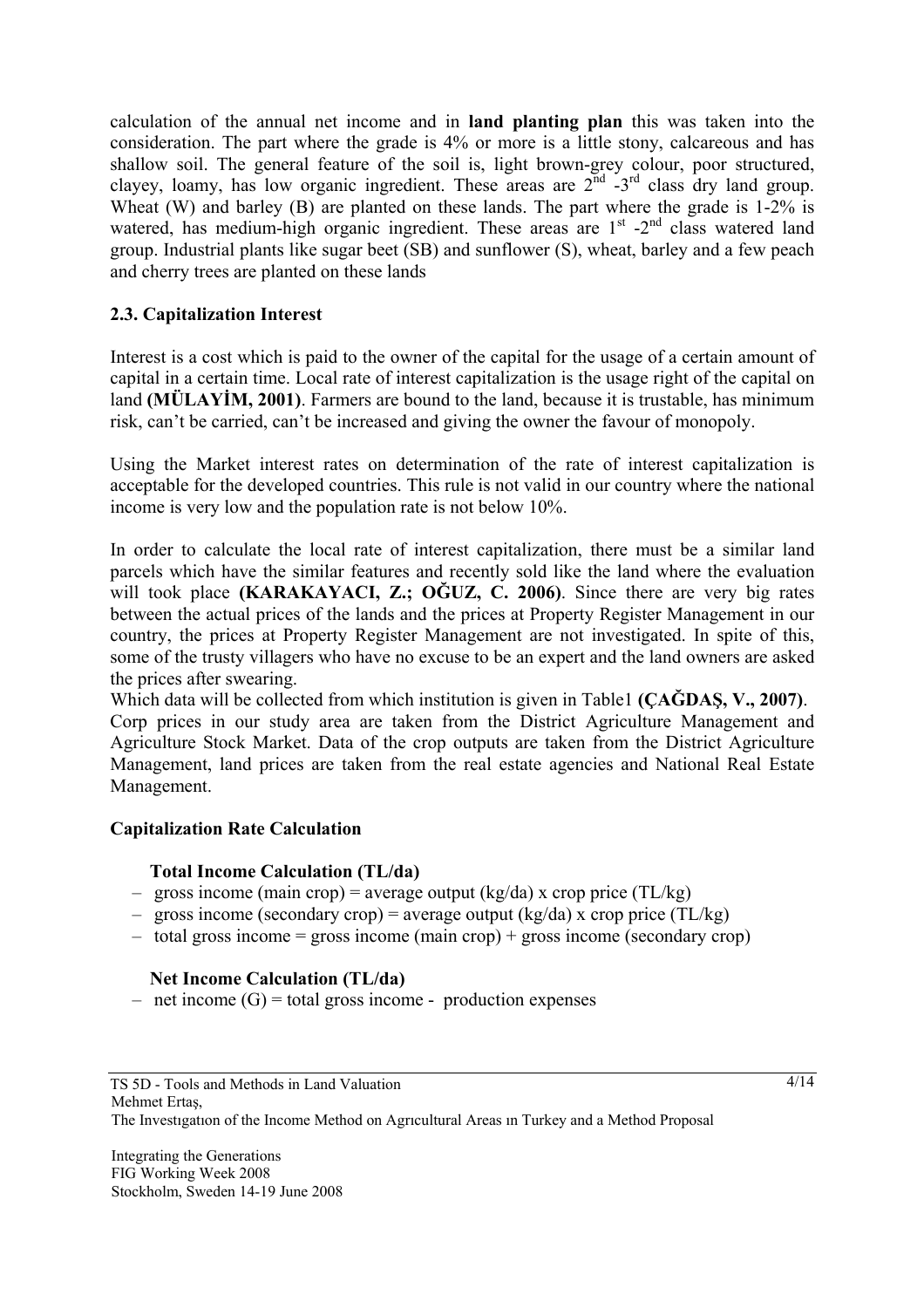### **Capitalization Rate Calculation**

– capitalization rate (k)= net income(G) / land value(D)

$$
k = \frac{G}{D}
$$
 (CA\breve{G}DAS, V., 2007)

**Table 1** Collecting Data – Institution Data

| <b>Crop selling Prices</b> | Crop Output (kg/da)           | Crop Cost (TL/da) (TL/kg)   |
|----------------------------|-------------------------------|-----------------------------|
| (TL/kg)                    | - City/ District Agriculture  | - City/District Agriculture |
| - City/District            | Managements                   | Managements                 |
| Agriculture                | - Turkey Statistics           | - Agriculture Credit        |
| Managements                | Institution                   | Cooperatives                |
| - Land Crop Office         | - The Chamber of the          |                             |
| - The Chamber of the       | <b>Agricultural Engineers</b> |                             |
| Agricultural               | Land selling prices and       | <b>Other Data</b>           |
| Engineers                  | dates                         | - ÜFE-TUİK                  |
| - The Chamber of the       | - Property Register           | - Personal studies on local |
| Commerce and               | Management (sellings in       | price changes               |
| Industry                   | last a few years)             | - Other Economic and Money  |
| - Agriculture Stock        | - National Real Estate        | parameters                  |
| Market                     | Management.                   | - The results of the former |
| - Wholesale Food Market    | - Municipalities (Prices for  | nationalization Studies     |
| Managements                | the real estate tax)          |                             |
| - Municipalities           | - Real Estate Brokers         |                             |

#### **2.4. Conjuncture**

Real estate valuation means, evaluation of a real estate according to the market habits by one of the methods suitable to the conditions of time and the region. But conjuncture influences the value of real estate as the location and the soil quality **(LENDİ, M.; HEPPERLE, E., 1995)**.

Conjuncture expresses the whole actions of the economy of a country like up and down and wavy. In other way, it refers the situation that every condition and position exist. **(http://www. itusozluk. com.)**.

Conjuncture is every kind of political and economic undulations happened in the world and in our country. It influences the countries very little which have very low inflation and high income (national income 20000 \$ and more). On the contrary real estate market was influenced in our country which inflation rate is 10% and national income is 5000 \$. In this case, investment tools go away from the real estate market and stock market, and go to the foreign exchange and gold. In our country, regression was seen in real estate market.(69% decrease in the economic crisis on 5th April 1994; 20% decrease in the economic crisis on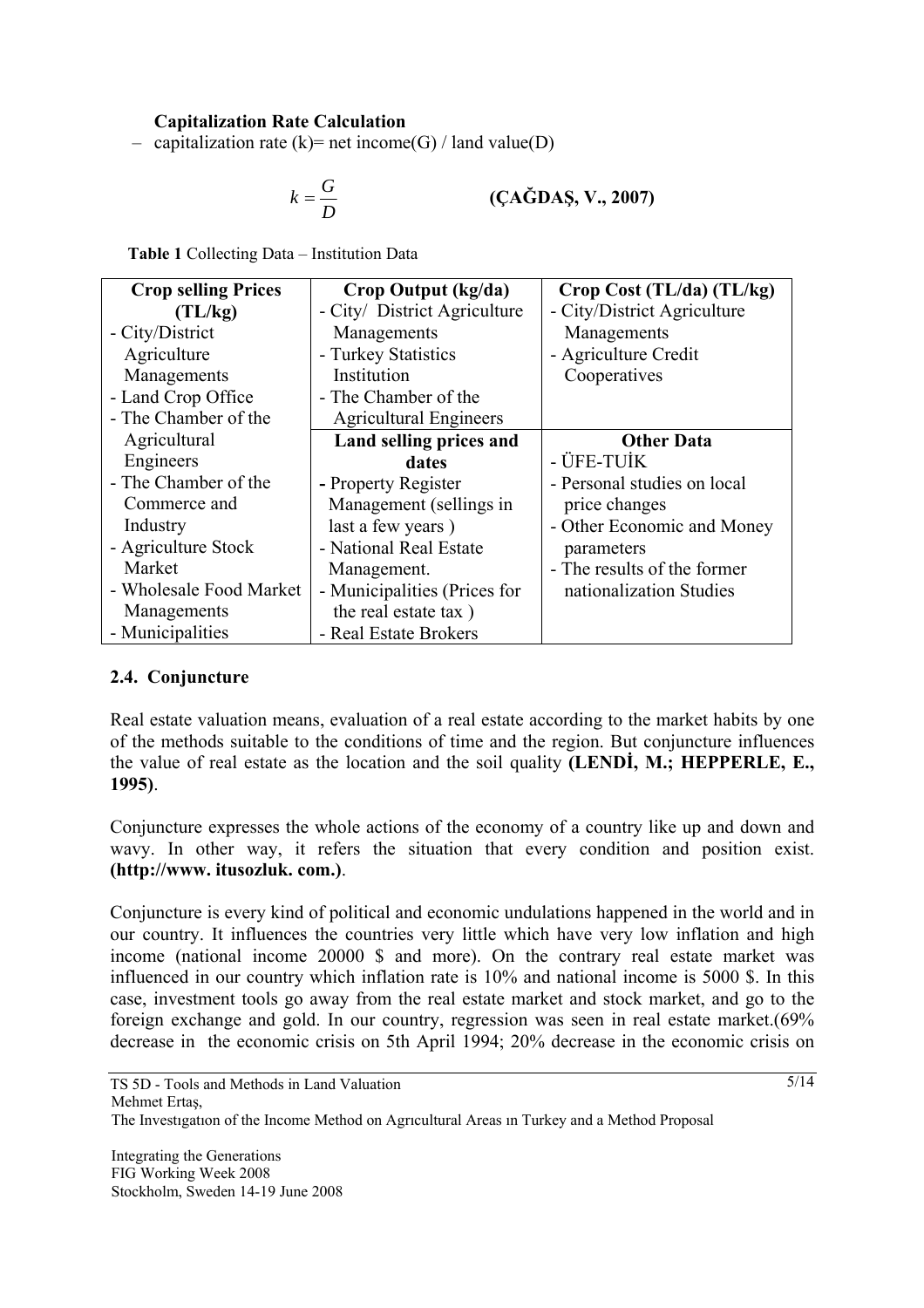the 21st February 2001; 27% decrease in the economic crisis on the 11th September 2001) **(ERTAŞ M., 2000)** 

Since there isn't any change in the conjuncture in Turkey, no conjunctural change has been observed.

### **3. APPLICATION**

For this study, the vacant lots of the state in the İsak village of Konya in Turkey of which selling was the subject to the evaluation by the court was chosen . İsak village is in the Northeast of Konya which is 210 km far and has 6250 ha and has the population of 650 people. It has continental climate, watered lands and various crop types. The process for evaluation was followed as below. The Study Area Map is seen in Figure 1.



K1, K2, … comparison parcel D1, D2, ... evaluation parcels

**Figure1.** Study Area

Location grades and land types of the 11 lands which are to be evaluated was given on Table8 and 9. The lands of which evaluation will be done later and the land of which **land class** and **location grade** are close to each other were chosen as comparison parcels for the study. It is

Integrating the Generations FIG Working Week 2008 Stockholm, Sweden 14-19 June 2008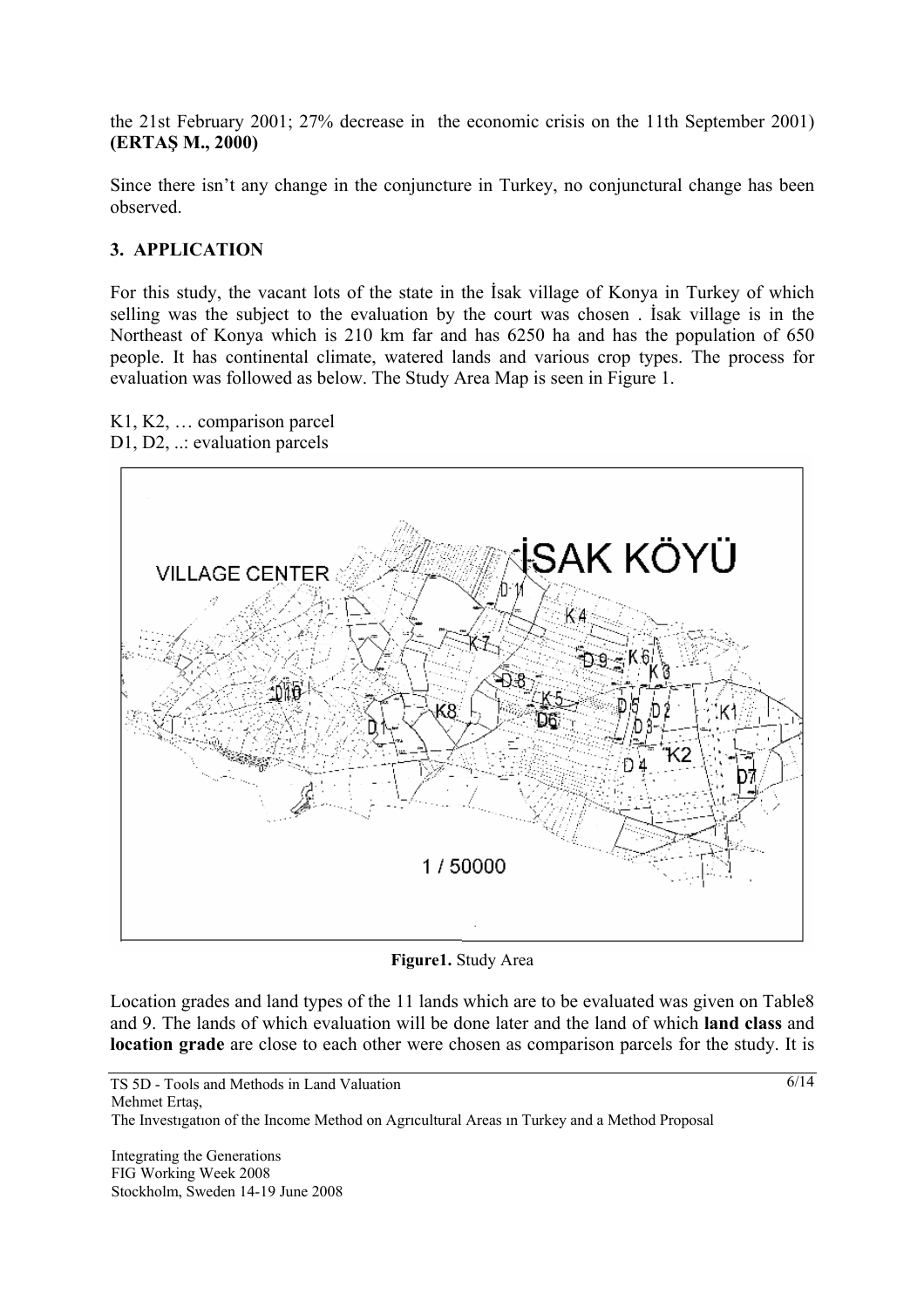also seen in the Evaluation Map. The land owners and the villagers under oath expressed the true values in Table 3 Column 7 under consensus. The location grade criteria for the study area were applied as below.

**-The possibility of producing new parcel:** Since agriculture is an activity which is done with the contributions of the family members, enough land must be inherited to the members after the death of the owner. The land must have a possibility of parcel production. For this, the law give permission for producing land to the parcel which is at least  $10000 \text{ m}^2$  and has 25 m side. The grading according to this criterion can be done as below;

| Parcel number |   |  |  |  |
|---------------|---|--|--|--|
| Point         | - |  |  |  |

**-The distance from the main road, village centre and petrol station:** The distance to the village centre to carry the agricultural equipment to the field, the distance to the main road to reach the market and certain buying centres, the distance from the field to the petrol station for the need of fuel is very important for the farmers. Different grading for the three criteria can be done in this way,

| <b>Distance (km)</b> $1 \t3 \t5 \t7 \t8 \t9 \t10 \t12+$ |  |  |  |  |
|---------------------------------------------------------|--|--|--|--|
| Point<br>$5 \t 4 \t 3 \t 1 \t 0 \t -1 \t -2 \t -3$      |  |  |  |  |

**-The Situation of the Electric Energy:** It is an important criteria for well and some of the agricultural machines working with electricity. The grading can be done in this way.

|       | <b>Situation</b> Present Present at Neighbour Absent |      |
|-------|------------------------------------------------------|------|
| Point |                                                      | $-2$ |

**-Facility of Irrigation :** as seen onTable3 there are nearly two times difference between the dry and watered lands. For that reason existence of the well or canal is an important criterion.

| <b>Situation</b> Present | Present at Neighbour | Absent |
|--------------------------|----------------------|--------|
| Point                    |                      | $-3$   |

**-Grade/Slope:** Keeping the damp of the land is very important for the vegetal production. It is related with the slope besides the soil type.

| Slope $(\% )$ |  |  |
|---------------|--|--|
| Point         |  |  |

**-Soil Class:** The amount of the organic elements in the soil is important for growing plants. For that reason soil clas is important.

| Soil class |         |         |         |
|------------|---------|---------|---------|
| Point      | $8 - 6$ | $5 - 4$ | $2 - 0$ |

TS 5D - Tools and Methods in Land Valuation Mehmet Ertaş,

The Investıgatıon of the Income Method on Agrıcultural Areas ın Turkey and a Method Proposal

Integrating the Generations FIG Working Week 2008 Stockholm, Sweden 14-19 June 2008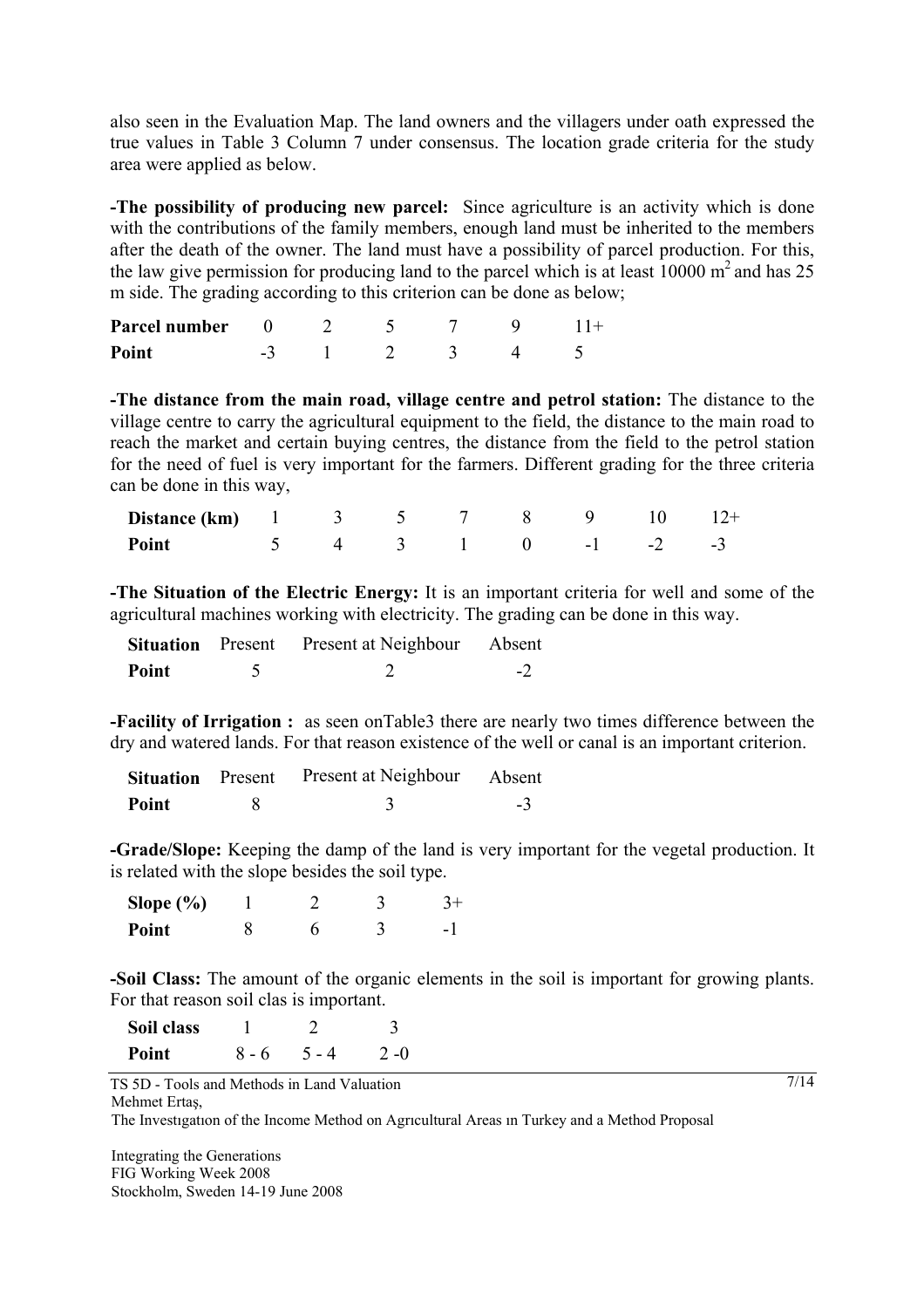**-Local Crop Variety: the Crops are various in** İsak village because of having dumpy and high quality soil comparing with the other villages around. Sugar beet, sunflower, wheat, barley and rarely potatoes , onion, vegetables and fruit are grown. Grading can be done as below;

| <b>State</b> | Many | Few |
|--------------|------|-----|
| Point        | 3    |     |

**-The size and being one piece of the land: A**ll the lands sold by the state are big enough to support a farmer family ( 100 da for Konya) and in one piece. Four points are given to one piece lands. Size grading can be done as below;

| Area $(m2)$ | 100 | 200 | <b>300</b> | $400+$ |
|-------------|-----|-----|------------|--------|
| Point       |     |     |            |        |

**-Cadastre:** Cadastre studies of the area are completed, for that reason 1 point is given to all lands.

**-The Geometry of the Land:** All the lands in the village are in rectangular shape and the number of the corner points are 4 or 5. The angle edges of comparison parcels which were evaluated are nearly  $90^{\circ}$  with each other. For that reason the loss of land tracking are very little.

| Diagonal no | $8+$ |
|-------------|------|
| Point       | -3   |

**-Property Security:** There is no life and property danger to obstruct the type of planting the lands, so 1 point is given to all.

In order to valuate the 11 lands which are belong to the National Estate Management, 8 comparison lands which are around was chosen (Figure 1) the rates of location valuation raise are calculated in Table 2 as K1, K2…

Either local experts under oath or the land owners were asked the price of the comparison lands, and their declaration reports are given on Table 3 Column 7. Bare values are reached by the correlation below after location increase value rates subtracted from current values of the lands.

$$
YD = \frac{RB}{\left(1 + D_k\right)}
$$

YD: Bare value RB: Current value  $D_k$ : Location Value

Integrating the Generations FIG Working Week 2008 Stockholm, Sweden 14-19 June 2008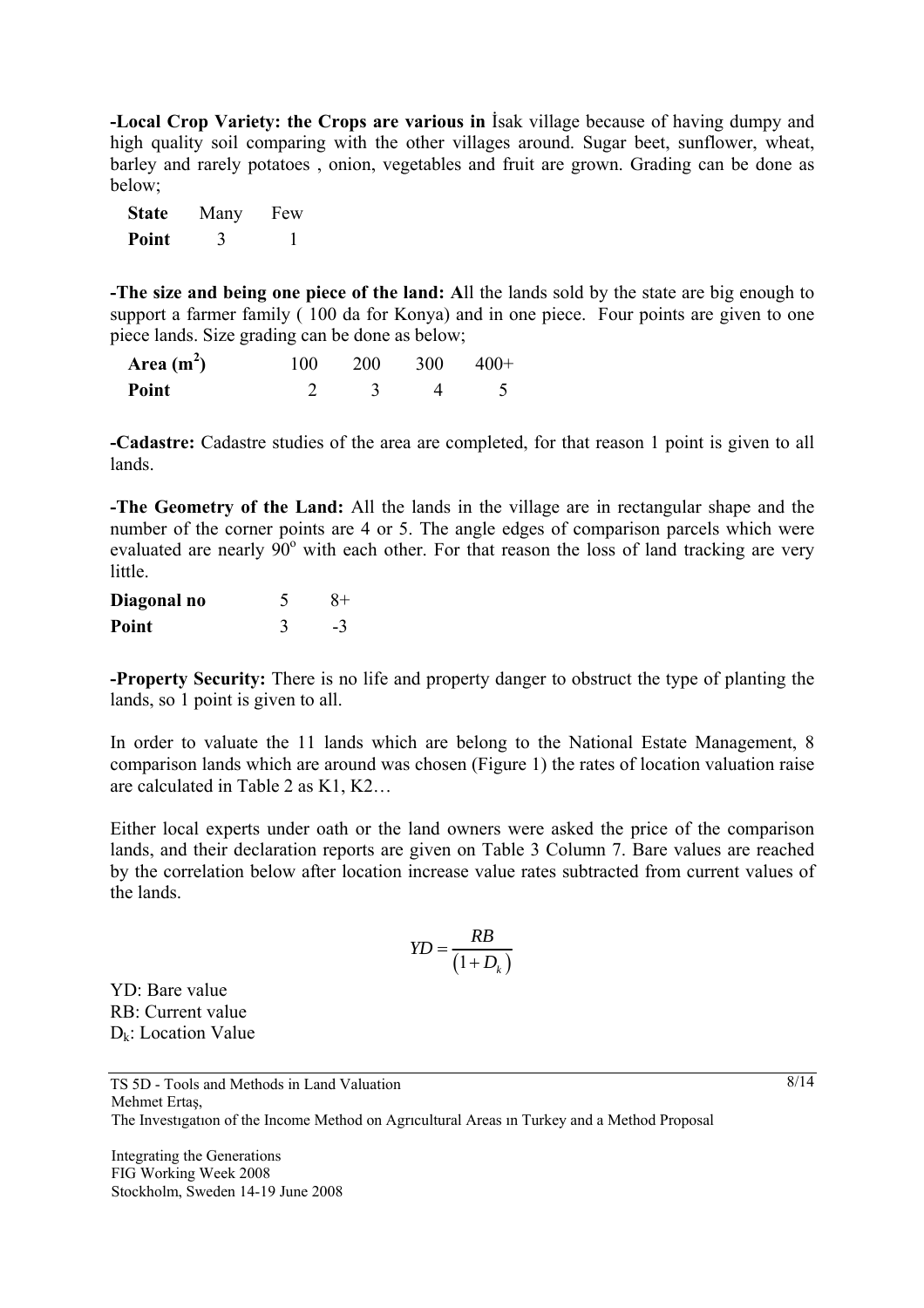The Arithmetic averages of calculated bare land values are taken according to their state of land class, watered and dry.

| <b>Location Valuation Criteria</b>                                       | K1   | K <sub>2</sub> | K3             | K4       | K <sub>5</sub> | <b>K6</b>      | K7             | K <sub>8</sub> |
|--------------------------------------------------------------------------|------|----------------|----------------|----------|----------------|----------------|----------------|----------------|
| The facility of Producing new parcel                                     | 5    | 4              | $\theta$       | $\theta$ | 3              | 4              | $\overline{c}$ | 3              |
| Distance to the main road (km)                                           | 5    | 5              | 5              | $-2$     | 5              | 5              | $\Omega$       | 3              |
| Distance to the village centre (km)                                      | $-4$ | 3              | $-1$           | $\theta$ | $-1$           |                | $\overline{2}$ |                |
| Distance to the petrol station (km)                                      | 5    | 4              | 3              | $-3$     | $\overline{2}$ | $-1$           | $-1$           | $\overline{2}$ |
| The state of Electricity                                                 | 5    | 5              | 5              | 5        | $\overline{2}$ | $\overline{2}$ | $-2$           | $-2$           |
| Facility of irrigation                                                   | 8    | 8              | 8              | 8        | 3              | 3              | $-3$           | $-3$           |
| Slope                                                                    | 8    | 6              | 3              | 3        | 3              | 3              | 3              | 3              |
| Soil class                                                               | 8    | 8              | 5              | 5        | 4              | 4              | $\overline{2}$ | $\overline{2}$ |
| Regional crop variety (clover, wheat, barley,<br>sugar beet, sunflover ) | 3    | 3              | 3              | 3        | 1              | 3              | 1              |                |
| One piece land                                                           | 4    | 4              | $\overline{4}$ | 4        | 4              | $\overline{4}$ | 4              | 4              |
| Cadastral                                                                | 1    |                | 1              |          |                |                |                | 1              |
| Geometry of the land                                                     | 3    | 3              | $-3$           | 3        | 3              | 3              | 3              | 3              |
| Land size                                                                | 4    | 5              | 3              | 4        | 3              | 3              | 3              | 3              |
| Property security                                                        | 1    |                | 1              |          |                |                |                | 1              |
| <b>Rate of Total Value Increase</b>                                      | 56   | 60             | 37             | 33       | 35             | 36             | 16             | 22             |

**Table 2** Location Grades of the Comparison Parcels

**Table 3** Bare Value Calculation of Comparison Parcels

| <b>SN</b>      | <b>Block</b> | Parcel | Area<br>(da) | <b>Land class</b> | <b>Land Plantation</b><br>Plan | Current<br>Value<br>(RB)TL/da | Locational<br>Value<br>$(\%) D_{k}$ | <b>Bare Value</b><br>$YD=$<br>$RB/(1+D_k)$ | <b>Bare</b><br>Value<br>Average<br>TL/da |
|----------------|--------------|--------|--------------|-------------------|--------------------------------|-------------------------------|-------------------------------------|--------------------------------------------|------------------------------------------|
| K1             | 226          |        | 317,9        | 1. C. watered     | $SB+SF+W+B+U$                  | 2300                          | 56                                  | 1474,36                                    | 1502,81                                  |
| K <sub>2</sub> | 238          | 86     | 530,0        | 1. C. waterered   | $SB+SF+W+B+U$                  | 2450                          | 60                                  | 1531,25                                    |                                          |
| K <sub>3</sub> | 219          | 67     | 211,6        | 2. C. watered     | $SB+SF+W+B+U$                  | 1700                          | 37                                  | 1240,88                                    | 1221,95                                  |
| K4             | 219          | 16     | 284,1        | 2. C. water       | $SB+SF+W+B+U$                  | 1600                          | 33                                  | 1203,01                                    |                                          |
| <b>K5</b>      | 219          | 27     | 153,3        | $2. C.$ dry       | $SF+W+B+U$                     | 700                           | 35                                  | 518,52                                     | 498,23                                   |
| <b>K6</b>      | 219          | 65     | 240,5        | $2. C.$ dry       | $SF+W+B+U$                     | 650                           | 36                                  | 477,94                                     |                                          |
| K7             | 216          | 60     | 175,3        | $3. C.$ dry       | $W+B+N$                        | 450                           | 16                                  | 387,93                                     | 398,89                                   |
| K8             | 216          | 56     | 199,8        | $3. C.$ dry       | $W+B+N$                        | 500                           | 22                                  | 409,84                                     |                                          |

The 11 land belongs to the National Estate Management are  $1<sup>st</sup>$  class watered,  $2<sup>nd</sup>$  class watered,  $2<sup>nd</sup>$  class dry and  $3<sup>rd</sup>$  class dry lands. The widespread land planting plans according to the land class is determined in İsak village. According to these plans, annual net income of the  $1<sup>st</sup>$  class watered,  $2<sup>nd</sup>$  class watered,  $2<sup>nd</sup>$  class dry and  $3<sup>rd</sup>$  class dry lands are calculated. These are shown in Table 4, Table 5 and Table 6.

TS 5D - Tools and Methods in Land Valuation Mehmet Ertaş, The Investıgatıon of the Income Method on Agrıcultural Areas ın Turkey and a Method Proposal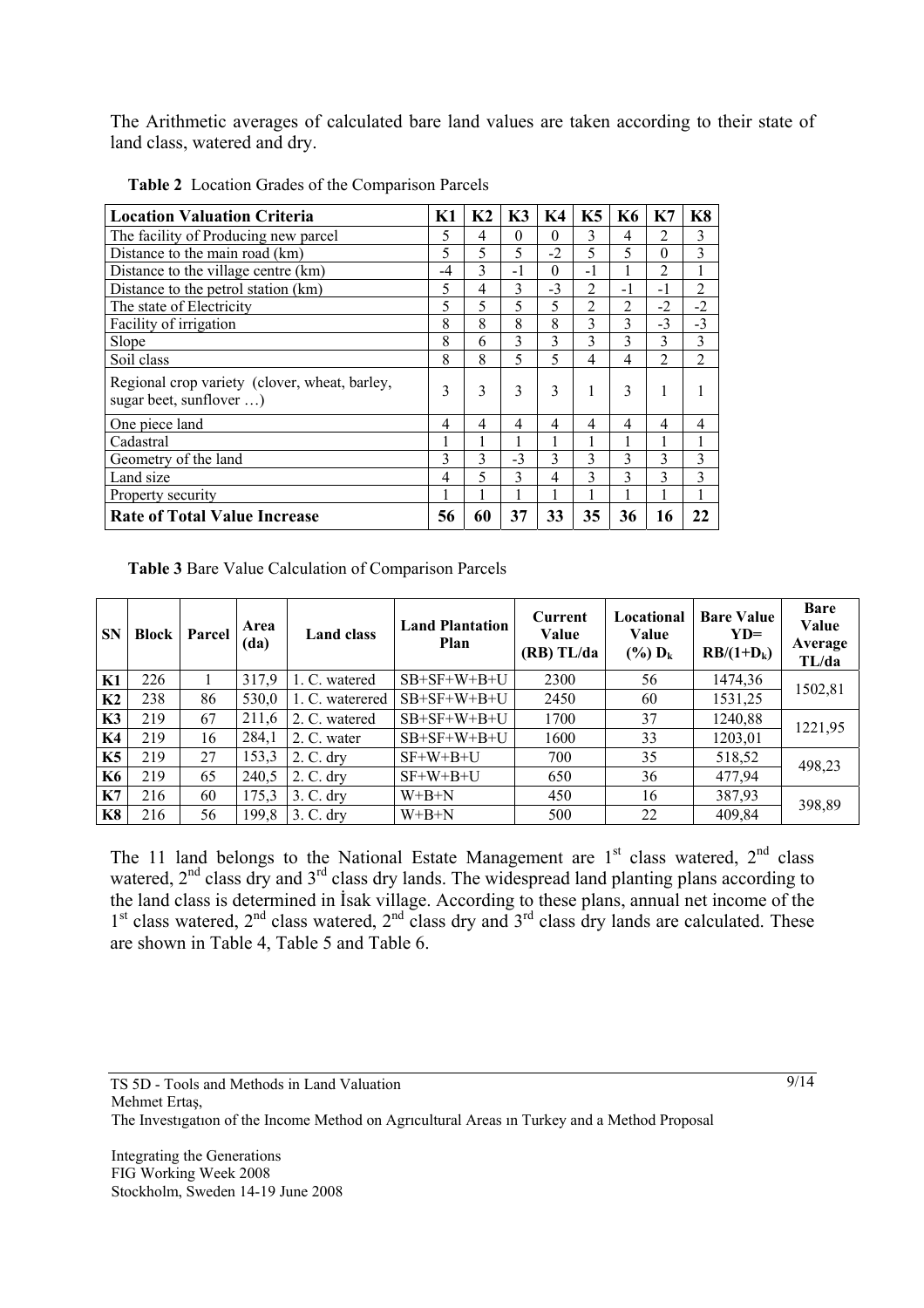| <b>PLANTS</b>                                                                | <b>PRODUCTION</b><br><b>WATERED</b><br>$(kg/da)$ $(V_s)$ | <b>NET INCOME</b><br>RATE $(\%)(K)$ | <b>PRİCE</b><br>(YTL/kg)<br>(F) | <b>ANNUAL NET</b><br><b>INCOME</b><br>(YTL/da)<br>$G = V_s x K x F$ |
|------------------------------------------------------------------------------|----------------------------------------------------------|-------------------------------------|---------------------------------|---------------------------------------------------------------------|
| Wheat                                                                        | 500                                                      | 40                                  | 0.50                            | 100,00                                                              |
| <b>Barley</b>                                                                | 400                                                      | 40                                  | 0.45                            | 72,00                                                               |
| Wheat straw                                                                  | 400                                                      | 90                                  | 0.20                            | 72,00                                                               |
| <b>Barley straw</b>                                                          | 300                                                      | 90                                  | 0.10                            | 27,00                                                               |
| Sunflower                                                                    | 300                                                      | 55                                  | 0,60                            | 99,00                                                               |
| Sugar beet                                                                   | 5000                                                     | 50                                  | 0.12                            | 300.00                                                              |
| Direct income support                                                        | $10$ YTL/da                                              |                                     |                                 | $10 \times 4 = 40$                                                  |
| <b>NET INCOME (Main crop)</b><br>$G_A = (G_b + G_a + G_v + G_{so})$          | 571,00                                                   |                                     |                                 |                                                                     |
| <b>NET INCOME</b> (secondary crop)<br>$G_Y = (G_{bs} + G_{as} + G_{d, des})$ | 139,00                                                   |                                     |                                 |                                                                     |
| <b>NET INCOME TOTAL (YTL/da)</b><br>$G_{\text{NY}} = G_A + G_Y$              | 710,00                                                   |                                     |                                 |                                                                     |
| <b>ANNUAL NET INCOME</b><br>$(G_N = (G_{NY}/D\ddot{o}n.Say.)$                | $710,00/5=$<br>142,00 YTL/da                             |                                     |                                 |                                                                     |

**Table 4** Local crops and production grown in the 1<sup>st</sup> class watered land.

planting plan in 1<sup>st</sup> class watered land =  $SB + SF + W + B + U = 5$  years

**Table 5** Local crops and production grown in the 2nd class watered land.

| <b>PLANTS</b>                                                                | <b>PRODUCTION</b><br><b>WATERED</b><br>$(kg/da) (V_s)$ | <b>PRODUCTION</b><br>DRY ( $kg/da$ )<br>$(V_k)$                                                                                     |     | <b>PRICE</b><br>(YTL/kg)<br>(F) | <b>ANNUAL NET</b><br><b>INCOME(YTL/da)</b><br>$G=V_s x K x F$ |                  |  |
|------------------------------------------------------------------------------|--------------------------------------------------------|-------------------------------------------------------------------------------------------------------------------------------------|-----|---------------------------------|---------------------------------------------------------------|------------------|--|
| Wheat                                                                        | 400                                                    | 300                                                                                                                                 | 40  | 0.50                            | 80,00                                                         | 60,00            |  |
| <b>Barley</b>                                                                | 300                                                    | <b>200</b>                                                                                                                          | 40  | 0.45                            | 54,00                                                         | 36,00            |  |
| Wheat straw                                                                  | 300                                                    | 225                                                                                                                                 | 90  | 0.20                            | 54,00                                                         | 40,50            |  |
| <b>Barley straw</b>                                                          | 250                                                    | 150                                                                                                                                 | 90  | 0.10                            | 22,50                                                         | 13,50            |  |
| <b>Sunflower</b>                                                             | 200                                                    | 120                                                                                                                                 | 55  | 0,60                            | 66,00                                                         | 39,60            |  |
| <b>Sugar beet</b>                                                            | 4000                                                   | ---                                                                                                                                 | 50  | 0.12                            | 240,00                                                        |                  |  |
| Direct income support                                                        | 10 YTL/da                                              | $10$ YTL/da                                                                                                                         | --- | ---                             | 4 x                                                           | $3 \times 10,00$ |  |
| <b>NET INCOME (Main crop)</b><br>$G_A = (G_b + G_a + G_v + G_{sp})$          | 440,00                                                 | 135,60                                                                                                                              |     |                                 |                                                               |                  |  |
| <b>NET INCOME</b> (secondary crop)<br>$G_Y = (G_{bs} + G_{as} + G_{d, des})$ | 116,50                                                 | 84,00                                                                                                                               |     |                                 |                                                               |                  |  |
| <b>NET INCOME TOTAL (YTL/da)</b><br>$G_{\rm NV} = G_4 + G_Y$                 | 556,50                                                 | 219,60                                                                                                                              |     |                                 |                                                               |                  |  |
| <b>ANNUAL NET INCOME</b>                                                     | $556,50/5=$                                            | $219,60/4 =$                                                                                                                        |     |                                 |                                                               |                  |  |
| $(G_N = (G_{NY}/D\ddot{o}n.Sav.)$<br>planting plan in 2 <sup>nd</sup>        | 111,30 YTL/da                                          | 54.90 YTL/da<br>class watered land = $\overline{SR}$ + $\overline{SF}$ + $\overline{W}$ + $\overline{R}$ + $\overline{I}$ = 5 years |     |                                 |                                                               |                  |  |

planting plan in  $2^{nd}$  class watered land =  $SB + SF + W + B + U = 5$  years planting plan in  $2^{nd}$  class dry land = SF + W + B + U = 4 years

TS 5D - Tools and Methods in Land Valuation Mehmet Ertaş, The Investıgatıon of the Income Method on Agrıcultural Areas ın Turkey and a Method Proposal

Integrating the Generations FIG Working Week 2008 Stockholm, Sweden 14-19 June 2008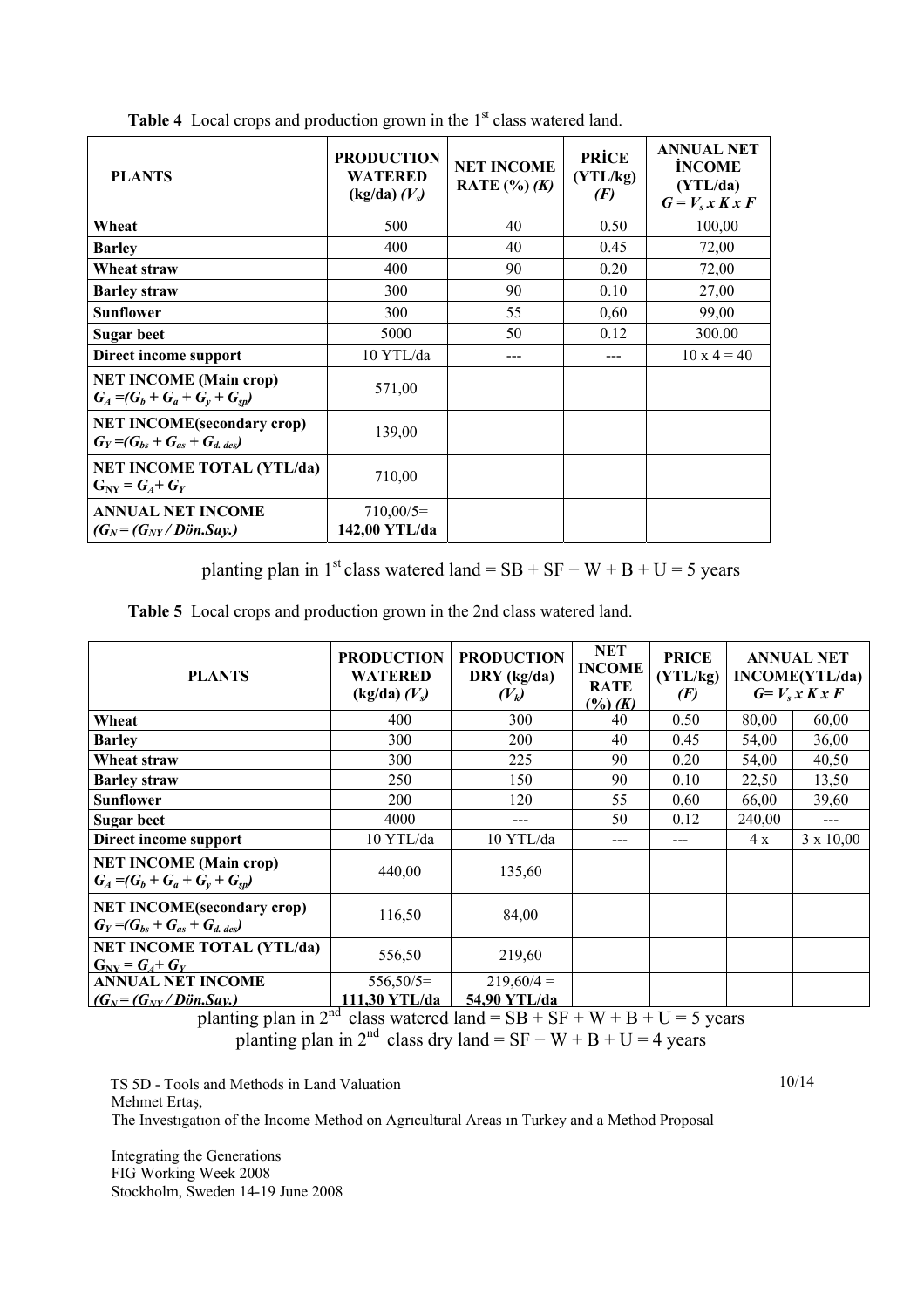| <b>BİTKİLER</b>                                                             | <b>PRODUCTION</b><br><b>WATERED</b><br>$(kg/da)$ $(Vk)$ | <b>NET</b><br><b>INCOME</b><br>RATE $(\% )$ | <b>PRICE</b><br>(YTL/kg)<br>(F) | <b>ANNUAL</b><br>NET<br><b>INCOME</b> |
|-----------------------------------------------------------------------------|---------------------------------------------------------|---------------------------------------------|---------------------------------|---------------------------------------|
| Wheat                                                                       | 225                                                     | 40                                          | 0.50                            | 45,00                                 |
| <b>Barley</b>                                                               | 150                                                     | 40                                          | 0.45                            | 27,00                                 |
| Wheat straw                                                                 | 170                                                     | 90                                          | 0.20                            | 30,60                                 |
| <b>Barley straw</b>                                                         | 125                                                     | 90                                          | 0.10                            | 11,25                                 |
| Direct income support                                                       | 10 YTL/da                                               |                                             |                                 | $10 \times 3 = 30$                    |
| <b>NET INCOME (Main crop)</b><br>$G_A = (G_b + G_a + G_v + G_{sn})$         | 72,00                                                   |                                             |                                 |                                       |
| <b>NET INCOME(secondary crop)</b><br>$G_Y = (G_{bs} + G_{as} + G_{d, des})$ | 71,85                                                   |                                             |                                 |                                       |
| <b>NET INCOME TOTAL (YTL/da)</b><br>$G_{\text{NV}} = G_A + G_Y$             | 143,85                                                  |                                             |                                 |                                       |
| <b>ANNUAL NET INCOME</b><br>$(G_N = (G_{NY}/D\ddot{o}n.Say.)$               | $143,85/3 = 47,95$<br>YTL/da                            |                                             |                                 |                                       |

**Table 6** Local crops and production grown in the 3<sup>rd</sup> class dry land.

planting plan in 3rd class dry land =  $W + B + U = 3$  yıl

According to **the bare value avarege** calculated in Table 3, and annual net income average for the land class in Tables 4,5,6, and Table 7 is formed to calculate **the local rate of interest capitalization**.

**Table 7.** Local rate of interest capitalization.

| <b>LAND</b><br><b>CLASS</b> | PRICE(YTL/da) |        | <b>ANNUAL NET</b><br><b>INCOME</b> (YTL/da) |       | <b>LOCAL RATE OF</b><br><b>CAPITALIZATION INTEREST (%)</b> |       |       |       |
|-----------------------------|---------------|--------|---------------------------------------------|-------|------------------------------------------------------------|-------|-------|-------|
|                             | Watered       | Drv    | Watered                                     | Drv   | Watered                                                    |       | Drv   |       |
|                             | 1502,81       |        | 142,00                                      |       | 0.094                                                      | 0,093 |       |       |
|                             | 1221.95       | 498,23 | 111.30                                      | 54,90 | 0,091                                                      |       | 0,110 | 0,115 |
|                             |               | 398,89 |                                             | 47.95 |                                                            |       | 0.120 |       |

All these rates are between the 3-15 % which is the legal obligatory of the Supreme Court 18th Law Office. After the calculation of these rates, valuation grades of 11 lands belong to the National Estate Management are calculated as in Table 8.

In the last step of the calculations, value of 11 lands are calculated as seen in Table 8.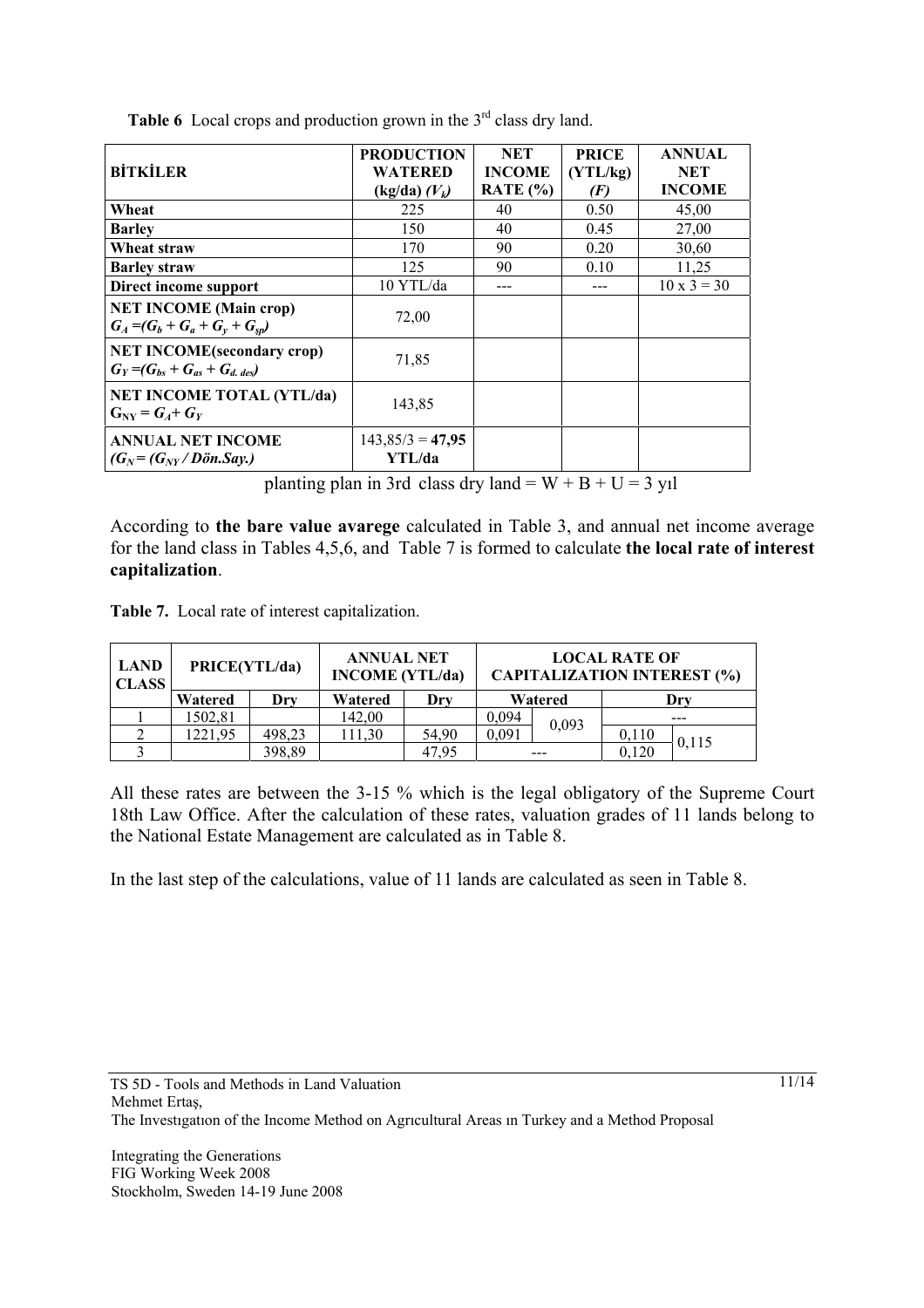| Locational Valuation Critera Ölçütleri                                                           | D1       | D <sub>2</sub> | D <sub>3</sub> | D4 | D <sub>5</sub> | D6             | D7   | D <sub>8</sub> | D9       | D <sub>1</sub> | D <sub>1</sub> |
|--------------------------------------------------------------------------------------------------|----------|----------------|----------------|----|----------------|----------------|------|----------------|----------|----------------|----------------|
| The facility of Producing new parcel (adet)                                                      | $-3$     | 5              | 2              | 5  | 4              | $-3$           | 5    | 2              | 3        | 2              | 5              |
| Distance to main road (km)                                                                       | $-2$     | 5              | 5              | 4  | 5              | 3              | 5    |                | 4        | $-3$           | $-2$           |
| Distance to village centre (km)                                                                  | 3        | $-1$           | $-1$           | 3  | 1              |                | $-3$ | $\overline{2}$ | $-1$     | 5              | $\theta$       |
| Distance to petrol station (km)                                                                  | $-2$     | 3              | 3              | 4  | 3              | $\overline{c}$ | 5.   | $-1$           | $-3$     | $-3$           | $-3$           |
| State of electricity                                                                             | 5        | $\overline{c}$ | 2              | 5  | 2              | 2              | 5    | 5              | 2        | 2              | 5              |
| Facility of irrigation                                                                           | 3        | 3              | 3              | 8  | 3              | 3              | 8    | 3              | 3        | 3              | 8              |
| Slope                                                                                            | $-1$     | 3              | 3              | 3  | 3              | 3              | 6    | $-1$           | 3        | - 1            | 3              |
| Soil class                                                                                       | $\Omega$ | 4              | 4              | 4  | 4              | $\Omega$       | 8    | $\Omega$       | $\Omega$ | 0              | 5              |
| Regional crop variety (fruit, clover, wheat,<br>barley, potatoes, onion, oaf, fiğ, sugar beet, ) | л.       | 3              | 3              | 3  | 3              |                | 3    |                | 3        | ш              | 3              |
| One piece land                                                                                   | 4        | 4              | 4              | 4  | 4              | 4              | 4    | 4              | 4        | 4              | 4              |
| Cadastral                                                                                        |          |                |                |    |                |                |      |                |          |                |                |
| Geometry of the land                                                                             | $-3$     | 3              | 3              | 3  | 3              | 3              | 3    | 3              | 3        | 3              | 3              |
| Land size                                                                                        | 4        | 5              | 4              | 3  | 3              | 2              | 4    | 3              | 3        |                | 5              |
| Property security                                                                                |          |                |                |    |                |                |      |                |          |                |                |
| <b>Rate of Total Value Increase</b>                                                              | 11       | 41             | 37             | 51 | 40             | 23             | 55   | 24             | 26       | 16             | 38             |

**Table 8.** The location grades of the valuated parcels.

**Table 9.** The current cost calculation of the valuated percels.

| <b>SN</b>      | block | Parcel | Area<br>(da) | <b>Land class</b> | <b>Land plantation</b><br>plan | <b>Net</b><br>income<br>$(G)$ da/yıl | Value<br>$(D = G/k)$ | Location<br>value<br>$(\%) D_k$ | <b>Current value</b><br>$RB=D.(1+D_k)$<br>TL/da |
|----------------|-------|--------|--------------|-------------------|--------------------------------|--------------------------------------|----------------------|---------------------------------|-------------------------------------------------|
| D <sub>1</sub> | 250   | 12     | 253,80       | $3. C.$ dry       | $W + B + U$                    | 40                                   | 347,83               | 11                              | 386                                             |
| D2             | 238   | 80     | 389,01       | 2. C.watered      | $SB+SF+W+B+U$                  | 116,42                               | 1251,83              | 41                              | 1765                                            |
| D3             | 238   | 79     | 344,31       | $2. C.$ dry       | $SF+W+B+U$                     | 58,00                                | 504,35               | 37                              | 691                                             |
| D <sub>4</sub> | 238   | 77     | 202,45       | 1. C. watered     | $SB+SF+W+B+U$                  | 145,66                               | 1566,24              | 51                              | 2365                                            |
| D <sub>5</sub> | 238   | 65     | 233,96       | $2. C.$ dry       | $SF+W+B+U$                     | 51,48                                | 447,65               | 40                              | 627                                             |
| D <sub>6</sub> | 238   | 19     | 99,00        | $3. C.$ dry       | $W + B + U$                    | 40                                   | 347,83               | 23                              | 428                                             |
| D7             | 226   | 18     | 298,60       | 1. C.watered      | $SB+SF+W+B+U$                  | 147,95                               | 1590,86              | 55                              | 2466                                            |
| D <sub>8</sub> | 219   | 51     | 186,00       | $3. C.$ dry       | $W + B + U$                    | 40                                   | 347,83               | 24                              | 431                                             |
| D <sub>9</sub> | 219   | 20     | 188,00       | $3. C.$ dry       | $W + B + U$                    | 47                                   | 408,70               | 26                              | 515                                             |
| D <sub>1</sub> | 215   | 42     | 60,00        | $3. C.$ dry       | $W + B + U$                    | 33,8                                 | 293,91               | 16                              | 341                                             |
| D <sub>1</sub> | 214   | 29     | 415,90       | 2.C.watered       | $SB+SF+W+B+U$                  | 121,42                               | 1305,59              | 38                              | 1802                                            |

#### **4. CONCLUSIONS**

The usage of the land which is one of the basic components of human life for urban, industrial, transport and agriculture has been increasing day by day. The intensive demand to the agricultural areas from different sectors and nourishment, the value of the agricultural lands has been changing. For this reason, the valuation of the agricultural lands become important. Land valuation is done fort he aims like, nationalization, buying, getting loan and mortgage. Whatever is the aim, the valuation has been done according to the **income management** as it is a legal obligatory. However, **locational value raise** and **conjuncture** are always neglected in these evaluations.

TS 5D - Tools and Methods in Land Valuation Mehmet Ertaş,

The Investıgatıon of the Income Method on Agrıcultural Areas ın Turkey and a Method Proposal

Integrating the Generations FIG Working Week 2008 Stockholm, Sweden 14-19 June 2008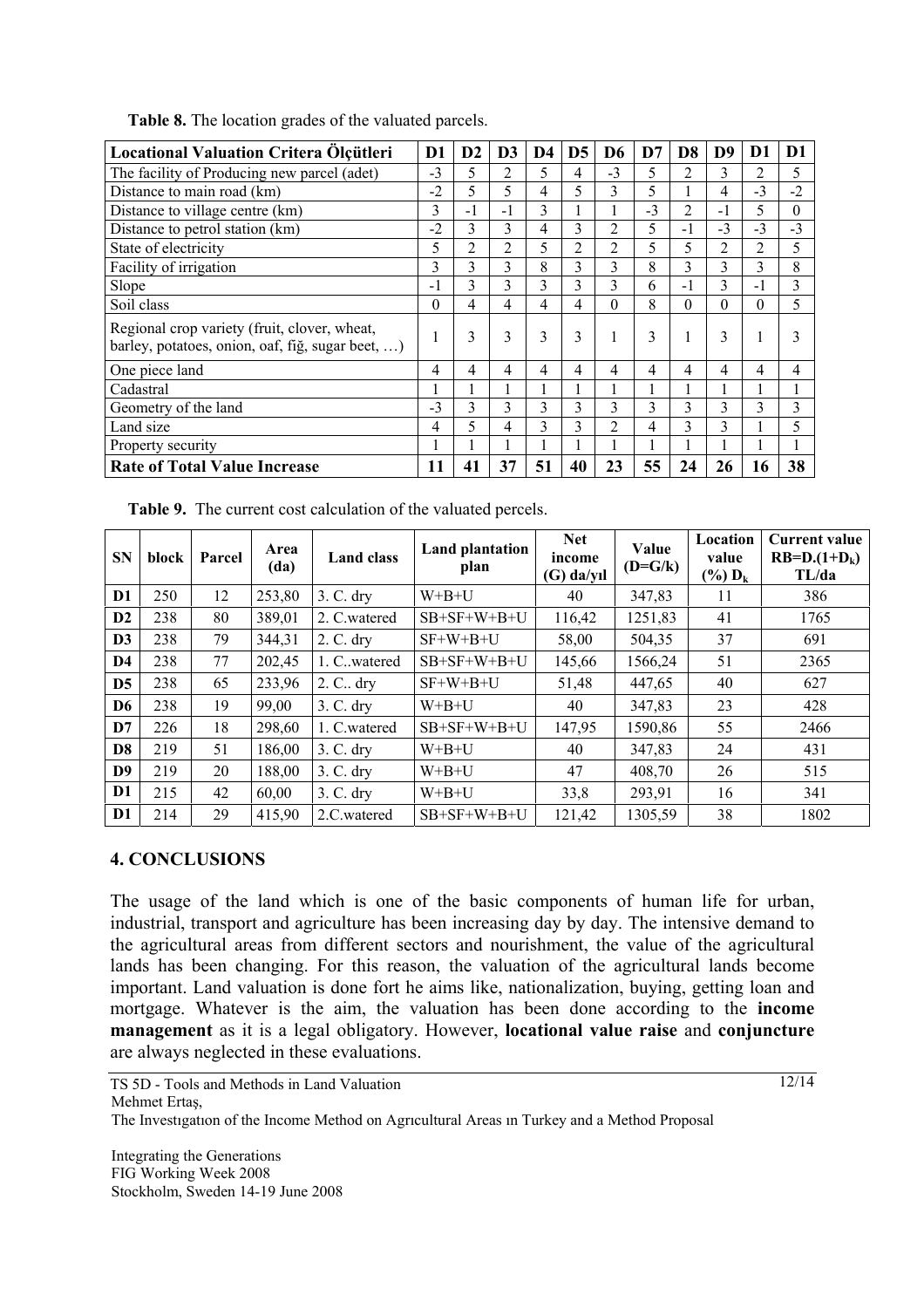Official data for no selling fort he local rate of interest capitalization was searched ,but the data of 290 YTL/da for watered land, and 270 YTL/da for the dry land was found. Everybody knows that the prices are not true. Instead of these prices villagers' statements who are under oath are taken into the consideration. In order not to be these happen, land buying and selling charges and land taxes should be abolished or decreased in the rate of 0,1%.

In this way the real prices of the land will be given to the Property Registration Managements and the valuation map will be formed easily, the groups of buyers and sellers and public will be protected against deceive by current and reliable data.

### **REFERENCES**

- **AÇLAR, A.; ÇAĞDAŞ, V. (2002)** Taşınmaz (Gayrimenkul) Değerlemesi, Kitap, HKMO Yayını, Ankara
- **AÇLAR, A., (1989 -1998)** Taşınmaz Değerlemesi Ders Notları, YTÜ İstanbul
- **AÇLAR, A., (1989)** Tüzel ve Matematiksel Yönleriyle Emlak (Taşınmaz) Değerlemesi, YTÜ yayını İstanbul
- **ÇAĞDAŞ, V. (2007)** Kamulaştırma Bilirkişiliği Eğitimi, Sunu, HKMO Yayını, Ankara
- **ERTAŞ M., (2007)** Taşınmaz Değerlemesi İçin Değer Ve Değer Öğretisi, Seçuk Teknik Online Dergisi /ISSN 1302/60178, Volume 6, Number 3-2007
- **ERTAŞ M., (2000)** Kentsel Alanlarda Taşınmaz mal Değerlemesi, Doktora Tezi, İTÜ Fen Bilimleri Enstitüsü, İstanbul
- **KARAKAYACI, Z.; OĞUZ, C. (2006)** Konya ili Ereğli İlçesi Tarım Arazileri için Kapitalizasyon Oranının Tespiti, SÜ Ziraat Fakültesi Dergisi, 20 (40): 21-26
- **LENDI, M.; HEPPERLE, E., (1995)** Probleme des Bodenrechts Ein Aufriss Wichtiger Fragen zur aktuellen Diskussion, in Die Entwicklunk von Bodenpreisen in Europa p.p. 195-234 Zürich, Eds. Lendi, M., Pikalo, A., Peterlang, Frankfurt am Main
- **MÜLAYİM, Z. G. (2001)** Tarımsal Değer Biçme Ve Bilirkişilik, Yetkin Yayınları, Ankara **SEELE, W., (1987)** Boden-und Liegenschaftsbewertung in Lehre und Praxis, Bonn, p.p. 7-20 **TDK, (2005)** Türkçe Sözlük, TDK Yayını, Ankara
- **ÜLGER, E., ERAY, G. (2003)** Therotical Basis Of Land Developmant, İÜ Yer Bilimleri Dergisi, C.16, S.1, SS.55-65, Y.2003

**(http://www. itusozluk. com.)**.

**(http://www.tuik.gov.tr)**,

## **BIOGRAPHICAL NOTES**

Dr. Mehmet Ertaş, born in 1965 and gradueted in 1989 as Dipl. Eng. in Surveying from Selcuk University and completed doctorate degree in 2000 at the Technical University of Istanbul. He worked as Surveying Engineer between 1990 and 1993 in Municipality of Konya. He has been working as Lecturer in Surveying Department of Technical Science College of Selcuk University.